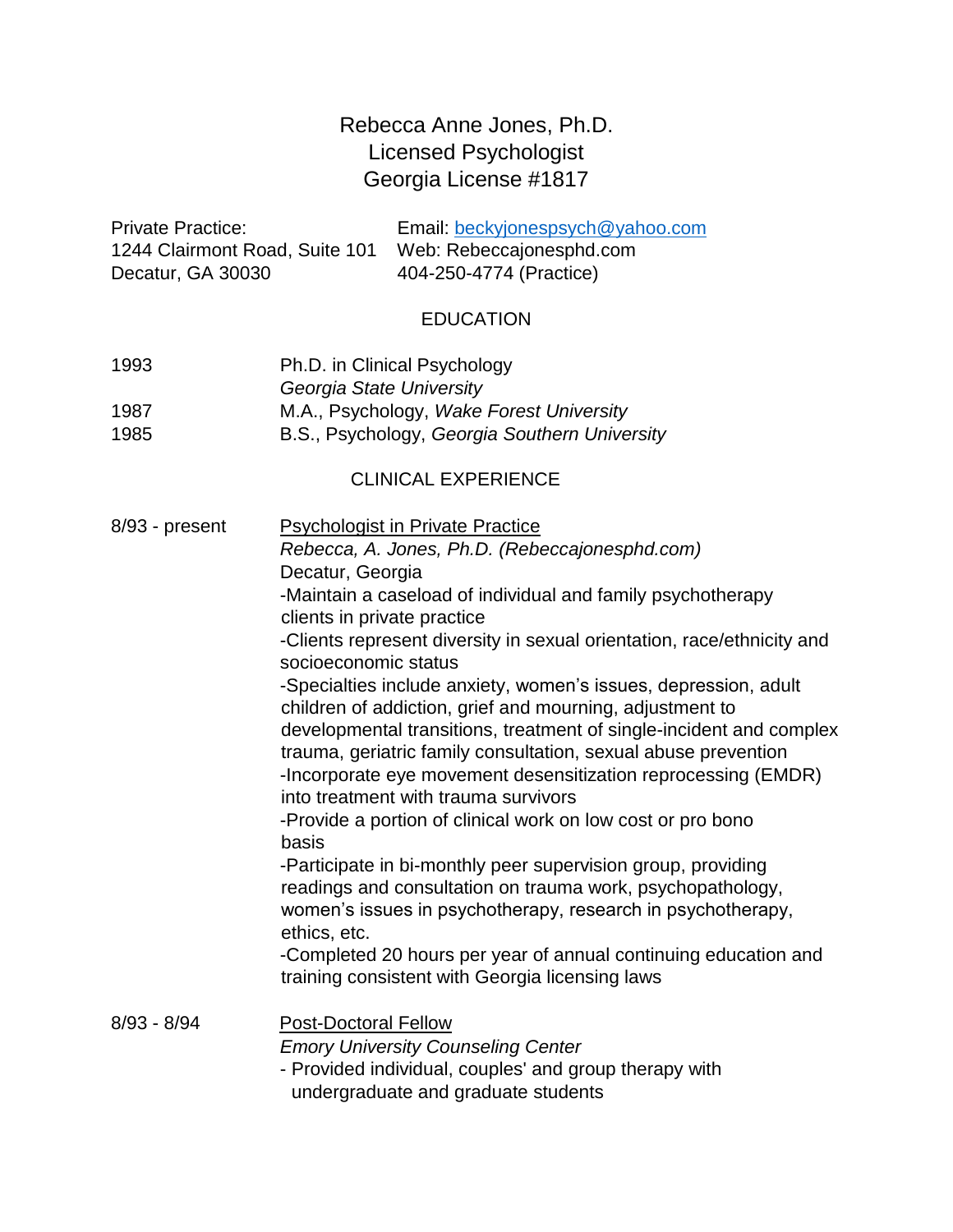|               | - Conducted interviews per week, providing treatment<br>recommendations, appropriate referrals and crisis management<br>- Served as clinical consultant to resident assistants and resident<br>directors of three university dormitories<br>- Offered workshops on stress management, time management<br>and dream interpretation to residents of dormitories and to<br>freshman seminar groups<br>- Supervised doctoral level practicum students from Georgia School<br>of Professional Psychology<br>- Provided on-call crisis intervention one day/week                                                                                                                                                                                                                   |
|---------------|------------------------------------------------------------------------------------------------------------------------------------------------------------------------------------------------------------------------------------------------------------------------------------------------------------------------------------------------------------------------------------------------------------------------------------------------------------------------------------------------------------------------------------------------------------------------------------------------------------------------------------------------------------------------------------------------------------------------------------------------------------------------------|
| $9/92 - 8/93$ | <b>Pre-doctoral Intern</b><br>Georgia State University Counseling Center<br>-Provided individual psychotherapy, couples' therapy, and<br>vocational counseling (including vocational testing and<br>interpretation)<br>-Co-led a 6-month interpersonal growth group for women<br>and 2 5-week groups on "Overcoming Fear of<br>Public Speaking" utilizing relaxation and exposure methods<br>-Conducted 4 assessment interviews per week<br>-Supervised doctoral level counseling practicum students<br>-Consulted with placement office, leading workshops on career<br>planning, resume writing and self-assessment<br>-Spoke to campus and community groups on Conflict Management,<br>Single Parenting and Divorce<br>-Provided on-call crisis intervention one day/week |
| $6/90 - 6/92$ | <b>Part-time Therapist-in-Training</b><br><b>Emory University Counseling Center</b><br>Emory University, Atlanta, Georgia<br>-Conducted individual and group therapy with undergraduate<br>and graduate students (6-8 hours/week)<br>-Conducted two intake interviews per week<br>-Provided on-call crisis intervention one day/week                                                                                                                                                                                                                                                                                                                                                                                                                                         |
| 10/85 - 8/87  | Master's Level Graduate Assistantship<br><b>Master's Level Psychologist Working Toward Licensure</b><br>Developmental Evaluation Clinic and Amos Cottage<br>Rehabilitation Hospital, Bowman Gray School of Medicine,<br>Winston-Salem, NC<br>-Conducted psychological evaluations, including full psychological<br>test batteries and interviews with parents and children for children<br>from birth through age 21 with a wide range of physical,<br>educational and mental/behavioral disorders                                                                                                                                                                                                                                                                           |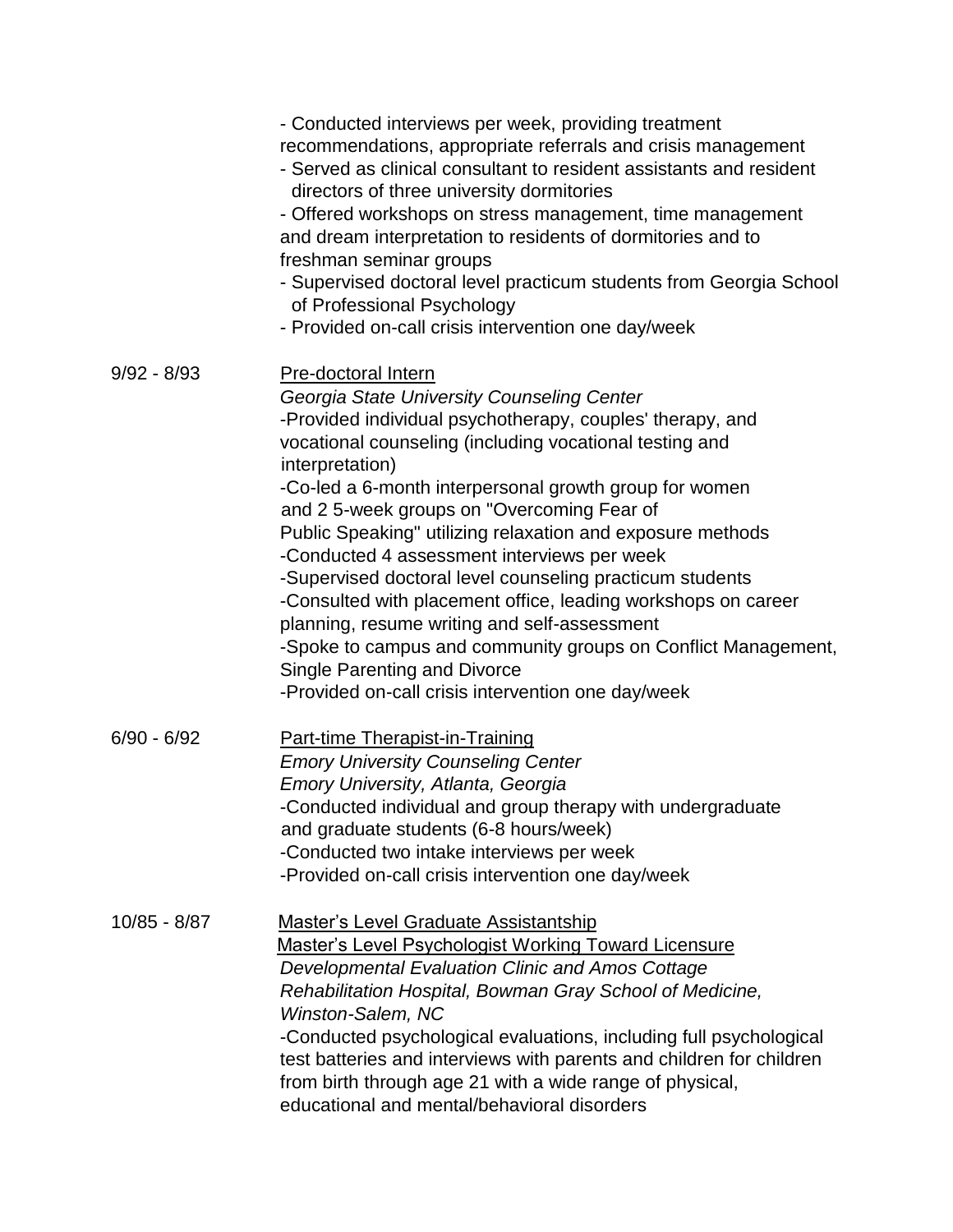-Provided inpatient and outpatient therapy for individual children and their families -Created and supervised behavior plans for inpatients -Offered parent education and counseling

9/83 - 6/84 Aftercare Assistant *Willingway Hospital for the Treatment of Alcoholism and Drug Addiction, Statesboro, Georgia*  -Coordinated aftercare programs for adults -Led monthly workshops for children of alcoholics

6/82 - 11/83 Counselor's Assistant *Half-Way House for Women, Willingway Hospital, Statesboro, Georgia* 

## PROFESSIONAL ASSOCIATIONS

Georgia Psychological Association (1993-present)

International Society for the Study of Trauma and Dissociation – (2010-present) Georgia Psychological Association Pro Bono Advisory Council (2013-present) American Psychological Association Trauma Chapter – Charter Member (2007) Phi Kappa Phi (inducted 1985)

Pi Delta Phi - French Honor Society - Georgia Southern College (1984-1985)

## HONORS/AWARDS

- 2010 President's Award for Excellence in Teaching, Georgia School of Professional Psychology
- 2008 President's Award for Excellence in Teaching, Georgia School of Professional Psychology
- 1985 Inducted into Phi Kappa Phi Honor Society
- 1985 Georgell Thomas Annual Psychology Award, Georgia Southern College
- 1981-1985 Dean's List, Georgia Southern College
- 1984 Studies Abroad Program, Paris, France Sorbonne Summer Language Program
- 1984 Sigma Xi Annual Research Award
- 1981 President's Scholar Georgia Southern University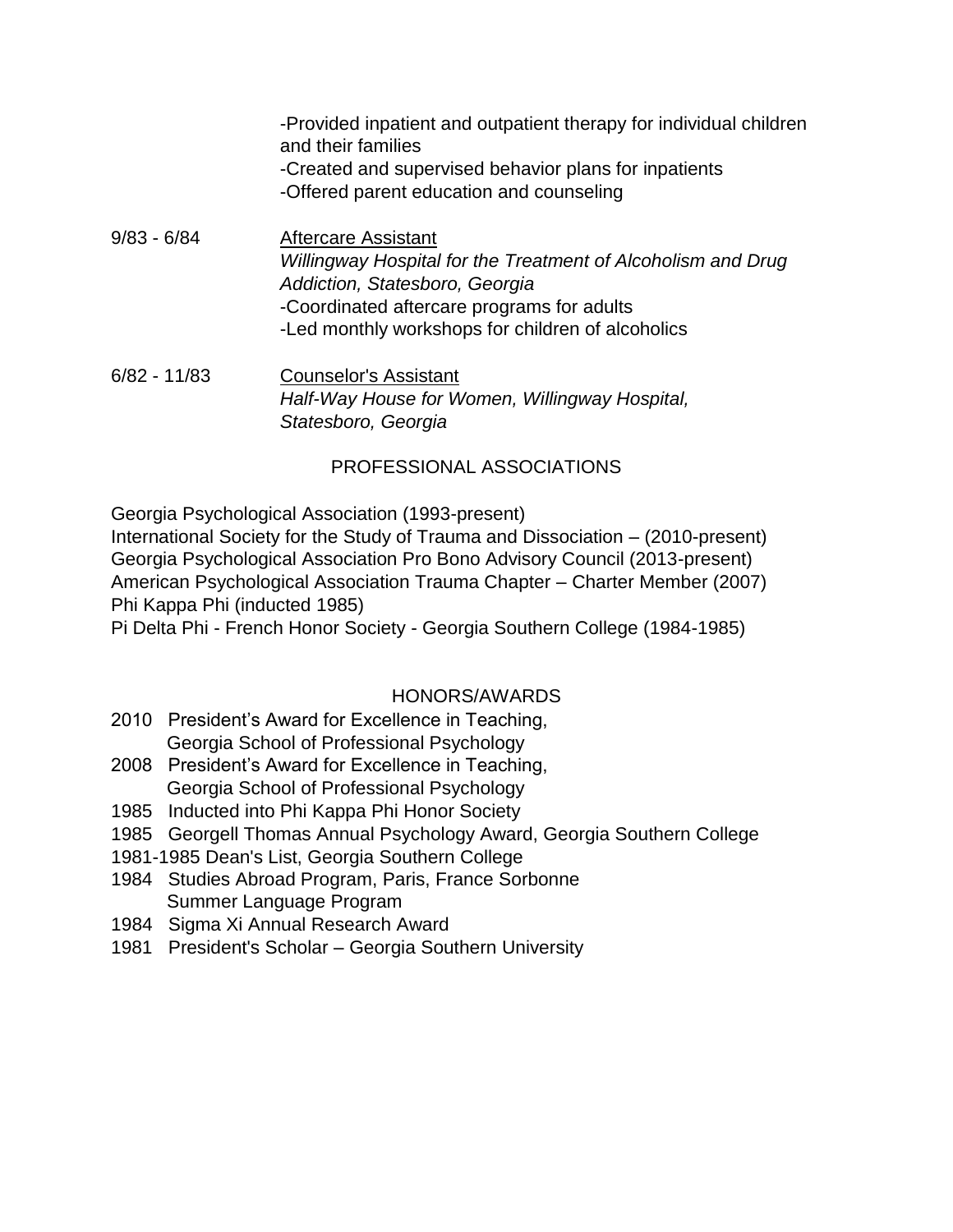## TEACHING AND ADMINISTRATIVE EXPERIENCE

| 2006-2019 | Professor                                                                                |
|-----------|------------------------------------------------------------------------------------------|
| 1999-2006 | Associate Professor                                                                      |
| 1994-1999 | <b>Assistant Professor</b>                                                               |
|           | Georgia School of Professional Psychology                                                |
|           | -Taught courses in graduate clinical psychology programs                                 |
|           | Trauma Across the Lifespan                                                               |
|           | Practicum Seminar (Psychotherapy) III & IV                                               |
|           | Person-Centered and Experiential Psychotherapy                                           |
|           | Cognitive Behavioral Theory and Therapy                                                  |
|           | Diagnostics and Psychopathology                                                          |
|           | Diagnostic and Clinical Interviewing                                                     |
|           | <b>Professionalization Group</b>                                                         |
|           | History and Systems of Psychology                                                        |
|           | <b>Family and Couples Therapy</b>                                                        |
|           | Clinical Research Proposal Development Seminar                                           |
|           | -Led weekly psychotherapy consultation/supervision groups for                            |
|           | doctoral students, teaching case formulation and empirically                             |
|           | supported models of treatment, multicultural case formulation,                           |
|           | treatment planning, report writing, ethical decision making,                             |
|           | consultation skills and suicide risk assessment and management                           |
|           | -Serve (d) on program and campus wide committees (Faculty                                |
|           | Search/ Review, Clinical Curriculum, Student                                             |
|           | Evaluation/Professional Development; Student Life; Diversity;<br><b>Student Conduct)</b> |
|           | -Chair(ed) departmental committees (Student Professional                                 |
|           | Development; Faculty Review; Curriculum; Library and Technology;                         |
|           | <b>Faculty Search)</b>                                                                   |
|           | -Chaired campus wide Academic Affairs Committee (2003-2004)                              |
|           | -Participated in student advisement, admissions,                                         |
|           | retention planning, comprehensive exam activities -                                      |
|           | Direct student dissertations (clinical research projects)                                |
|           | -Participated in ongoing scholarship and research activities                             |
|           |                                                                                          |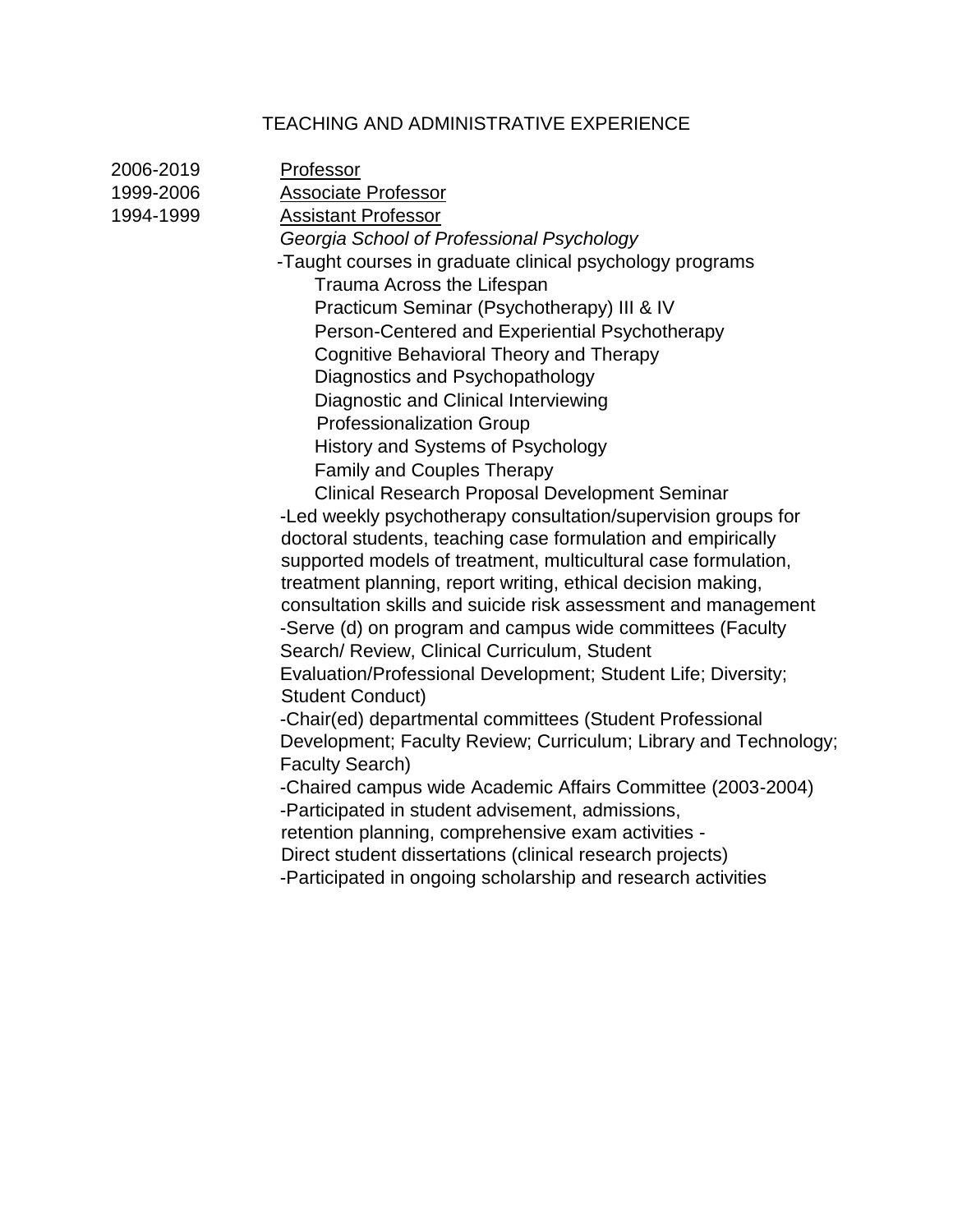| $9/94 - 3/99$ | Director of Practicum Training<br>Georgia School of Professional Psychology<br>-Developed training relationships with practicum sites, locally<br>and regionally<br>-Conducted annual evaluation of practicum sites, including<br>updating records of training opportunities and supervision -<br>Coordinated and supervised practicum placement process<br>-Monitored student progress at practicum sites<br>-Tracked and recorded students' progress in practicum seminars<br>and performance on Clinical Competency Evaluations<br>-Chaired Training Committee<br>-Co-Chaired Clinical Competence Exam Development Committee |
|---------------|---------------------------------------------------------------------------------------------------------------------------------------------------------------------------------------------------------------------------------------------------------------------------------------------------------------------------------------------------------------------------------------------------------------------------------------------------------------------------------------------------------------------------------------------------------------------------------------------------------------------------------|
| $9/88 - 8/92$ | <b>Graduate Teaching Assistant</b><br>Georgia State University<br>-Taught multiple sections of each of the following courses:<br>Psychology 404: Child Development<br>Psychology 314: Abnormal Psychology<br>Psychology 421: Clinical Theory/Psychopathology<br>Psychology 358: Psychology of Human Potential<br>-Worked individually with honors students to integrate<br>honors projects and regular course work                                                                                                                                                                                                              |
| $6/88 - 8/90$ | Coordinator<br>Child and Family Clinic, Department of Psychology<br>Georgia State University<br>-Conducted family intake interviews for student training clinic<br>-Provided case management with faculty consultation -<br>Served as liaison between clinical supervisors and student<br>clinicians (e.g., organized emergency coverage for clinic,<br>coordinated and conducted clinician's meetings)                                                                                                                                                                                                                         |

# EDITORIAL EXPERIENCE

| 2005-present | <b>Editorial Board</b><br>American Journal of Family Therapy    |
|--------------|-----------------------------------------------------------------|
| 2005-2010    | <b>Book Review Editor</b><br>American Journal of Family Therapy |
| 2007         | Ad-hoc reviewer<br><b>Child Abuse and Neglect</b>               |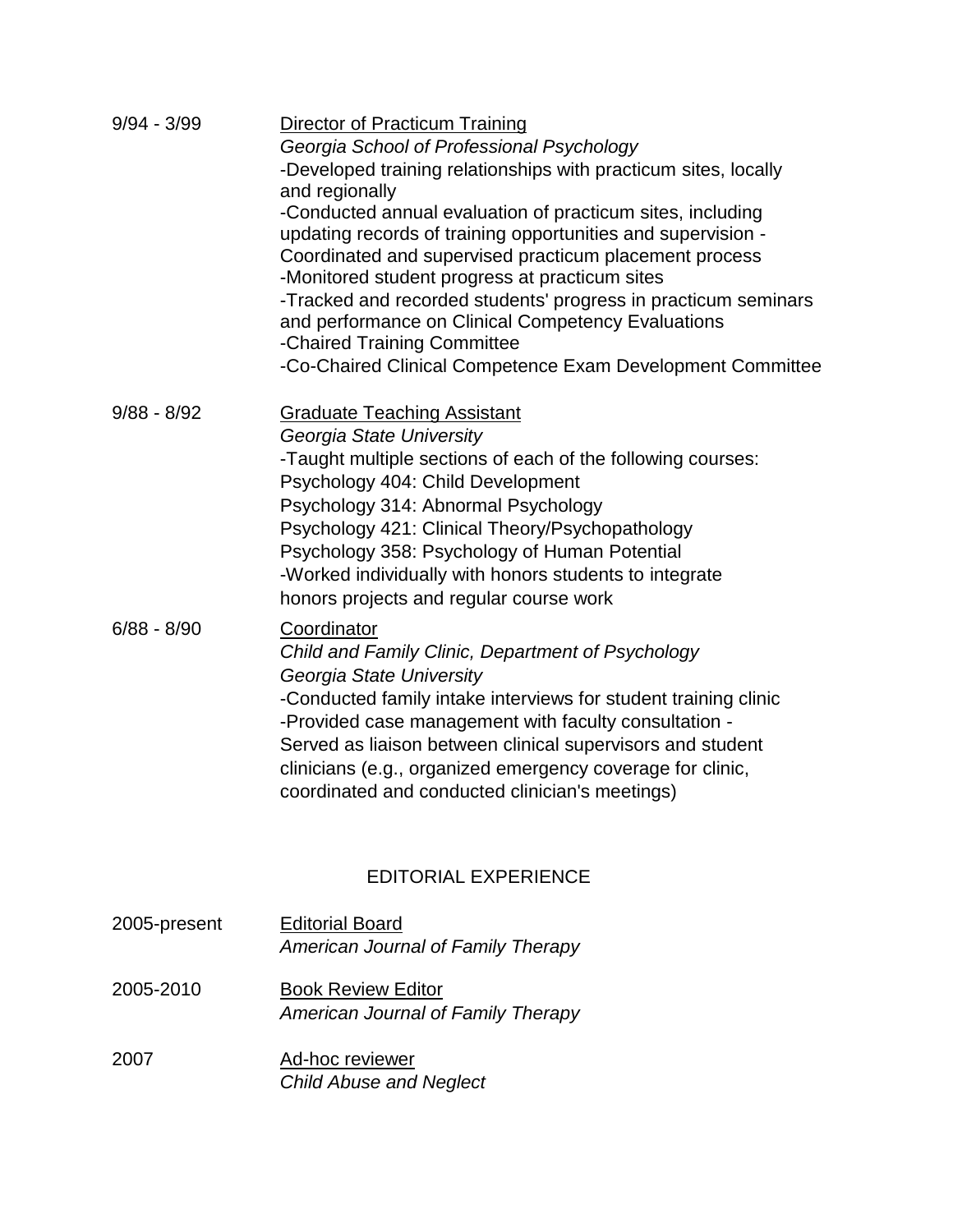| Ad-hoc reviewer                                        |
|--------------------------------------------------------|
| American Journal of Orthopsychiatry: Interdisciplinary |
| Perspectives on Mental Health and Social Justice       |
|                                                        |

1994 Contributing Editor *The Georgia Psychologist* 

#### POSTERS PRESENTED AT PROFESSIONAL MEETINGS

- Chandra, M. & **Jones, R. A.** (2019, April). *Association between somatic symptoms and abuse in children*. Poster presented at the annual meeting of the Georgia Psychological Association, Atlanta, Georgia.
- Jones, R. A. & Livingston, G. M. (2018, March). *Teaching biopsychosocial case formulation: A cognitive behavioral, culturally informed model.* Poster presented at the Southeastern Psychological Association Annual Convention, Charleston, South Carolina.
- Jaliu, B. A., Zaorski, D., **Jones, R. A.** & Livingston, G. M. (2016, November). *Risk factors associated with the development of combat related PTSD in U. S. soldiers.* Poster presented at the National Council of Schools of Professional Psychology Mid-Winter Conference, Atlanta, Georgia.
- Geisel, D., **Jones, R.,** Christian, B., & Hill, F. (2015, March). *A new way to grieve: Coping with death online*. Poster presented at the Southeastern Psychological Association Annual Convention, Hilton Head, South Carolina.
- Hahn, A., **Jones, R.,** Mirsalimi, H., & Conroy, J. (2013, March). *The impact of multicultural sensitivity on the teaching alliance and on the educational experiences of psychology and counseling graduate students*. Poster presented at the Southeastern Psychological Association Annual Meeting, Atlanta, GA.
- Casey, R., **Jones, R. A**., Mirsalimi, H. & Milton, T. (2012, March). *Effects of parentification on eating disorder symptoms in female graduate students*. Poster presented at the Southeastern Psychological Association Annual Meeting, New Orleans, LA.
- Milton, T., **Jones, R. A**., Mirsalimi, H. & Casey, R. (2012. March). *Childhood sexual abuse and disordered eating: Caucasian and African-American Women.* Poster presented at the Southeastern Psychological Association Annual Meeting, New Orleans, LA.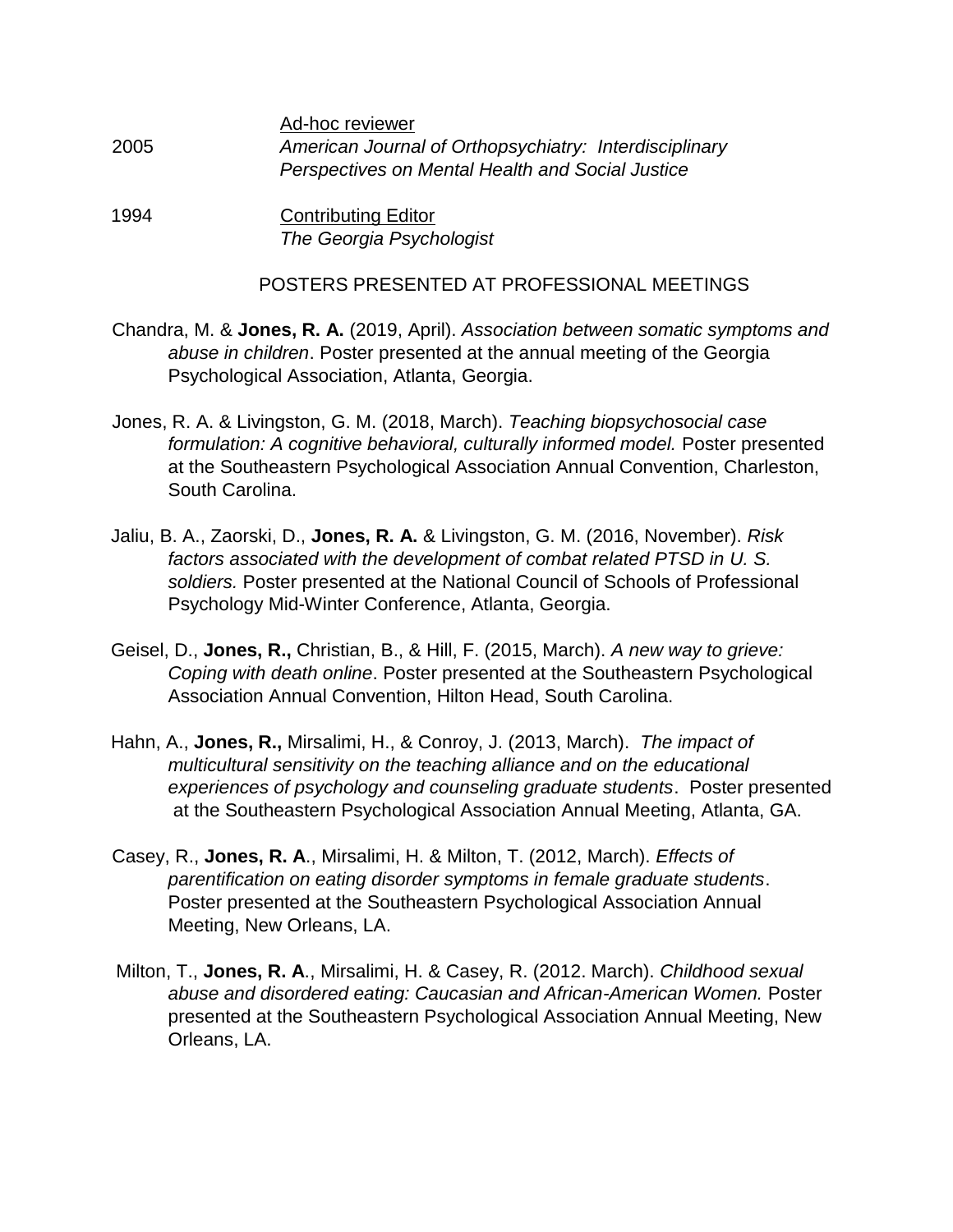- Mortenson, T., **Jones, R. A.,** Mirsalimi, H. (2006, March). *Reasons for living among Clinical and counseling graduate students: Gender and ethnic differences.* Poster presented at the Southeastern Psychological Association Annual Meeting, Atlanta, GA.
- **Jones, R. A.,** Mirsalimi, H. (2004, March). *Parental divorce and parentification*. Poster Presented at the Southeastern Psychological Association Annual Meeting. Atlanta, GA.
- Burnett, E., **Jones, R. A**., Bliwise, N., Ross, L. T. (2002, March). Family unpredictability, parental alcoholism, and the development of parentification. Poster presented at the Southeastern Psychological Association Annual Meeting, Orlando, FL.
- **Jones, R. A.,** Fisher, D., Reiss, J., Sales, T, & Krahn, R. (1998). *Women's voices: Students' perspectives on professional psychology training programs*. Poster presented at the National Council of Schools and Programs of Professional Psychology, Mid-Winter Conference. Santa Fe, New Mexico.
- **Jones, R. A**. & Horne-Moyer, L. (1997). *Teaching theory-based treatment planning: Preparing students for utilization review*. Poster presented at the National Council of Schools and Programs of Professional Psychology, Mid-Winter Conference, San Antonio, Texas.
- Horne-Moyer, L. & **Jones, R.A.** (1996). *Enhancing integrative clinical decision making by linking clinical competence exams with dissertations*. Poster presented at The National Council of Schools and Programs of Professional Psychology, Mid-Winter Conference, Clearwater Beach, FL.
- Goldstein, D.J. & **Bracey, R.A.** & Smith, K.B. (1987, March). *Correcting for prematurity in very-low-birth weight preterm infant assessment: A questionable practice?*  Paper presented at the Southeastern Psychological Association Annual Meeting, Atlanta, GA.

## INVITED BOOK CHAPTERS

- **Jones, R. A**. & Moser, C. (2010). Sibling rivalry. In Kocher, G. P. & La Greco, A. M. (Eds.) *Parents' Guide to Emotional First Aid: Helping Children and Adolescents Cope with Predictable Life Crises.* Oxford University Press.
- **Jones, R. A.** (2002). Couples corner. In K. Bruss, *Cancer in the Family: Helping Couples Cope*. American Cancer Society.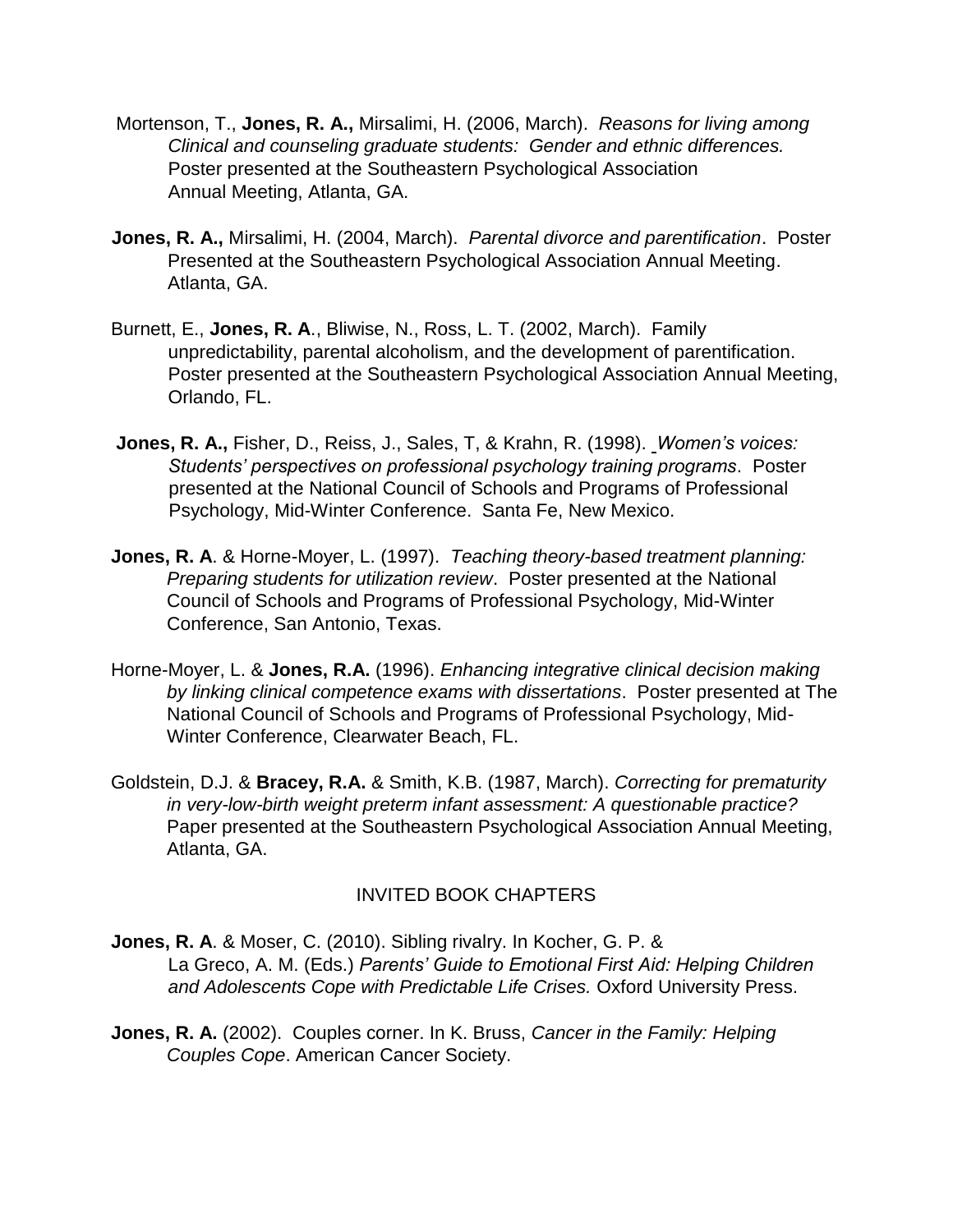Wells, M. & **Jones, R. A**. (2000). Object relations therapy of narcissistic and masochistic parentification styles. In N. Chase (Editor) *Burdened Children: Theory, Research and Treatment of Parentification*. Sage Publication.

PUBLICATIONS IN PEER REVIEWED JOURNALS

- Freudenberg, C., Jones, R. A., Goetsch, V., Schaffner, A., Buchanan, L. & Livingston, G. (2016). Effectiveness of individualized, integrative outpatient treatment for females with anorexia nervosa and bulimia nervosa. *Eating Disorders: The Journal of Treatment and Prevention. 24 (3),* 240-254.
- Ketisch, T., Jones, R. A., Mirsalimi, H., Casey, R., & Milton, T. (2014). Boundary disturbances and eating disorder symptoms. *American Journal of Family Therapy. 42 (5),* 438-451.
- **Jones, R. A**., Mirsalimi, H., Conroy, J., Horne-Moyer, L. & Burrill, C. (2008). The Teaching Alliance Inventory: Evaluating the student instructor relationship in clinical and counseling psychology training. *Counselling Psychology Quarterly, 21 (3),* 223-235*.*
- Russell, J., **Jones, R. A.,** Anderson, M., & Barclay, K. (2008). Special issues in the treatment of gay and lesbian survivors of childhood sexual abuse: Managing transference and countertransference, *Journal of Gay and Lesbian Mental Health, 12(3),* 227-244.
- Luchner, A., Mirsalimi, H., Moser, C. & **Jones, R. A**. (2008). Boundary violations by psychotherapists: The role of closet narcissistic personality characteristics. *Psychotherapy: Theory, Research, Practice, Training*, *45(1)*, 1-14.
- Avinger, K., **Jones, R. A**. (2006). Group treatment of sexually abused adolescent girls: A review of outcome studies. *American Journal of Family Therapy, 34,* 181-190*.*
- Burnett, G., **Jones, R. A.,** Bliwise, N. & Ross, L. T. (2006). Family unpredictability, parental alcoholism and the development of parentification. *American Journal of Family Therapy*. *34(3)*, 181-189.
- Moser, C., **Jones, R. A.,** Zaorski, D., Mirsalimi, H. & Luchner, A. (2005).The Impact of the Sibling in Clinical Practice: Transference and Countertransference Dynamics, *Psychotherapy: Research and Practice, 42(3),*  267-278.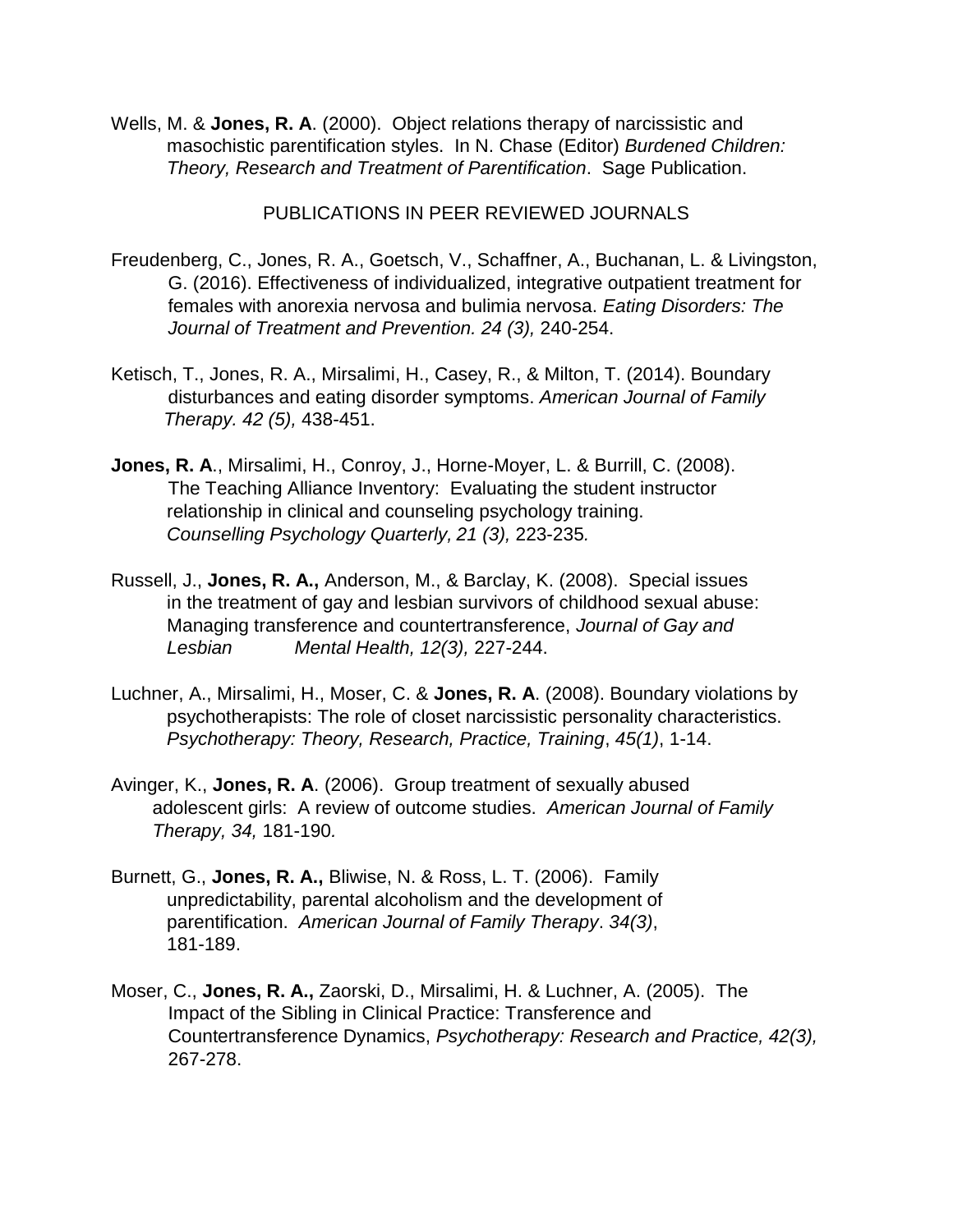- Jacobs, J, Horne-Moyer, H. L., & **Jones, R. A**. (2004). The effectiveness of critical incident stress debriefings with primary and secondary trauma victims. *International Journal of Emergency Mental Health, 6(1)*, 5-14.
- Castro, D., M., **Jones, R. A.,** Mirsalimi, H. (2004) Parentification and the imposter phenomenon: An empirical investigation. *American Journal of Family Therapy, 32,* 205-216*.*
- Wells, R. A. & **Jones, R. A**. (2000). Childhood Parentification and Shame-Proneness: A Preliminary Study. *American Journal of Family Therapy, 28,* 19-27.
- Wells, M., Bruss, K. & **Jones, R. A**. (1999). Codependency: A grass roots construct's relationship to shame-proneness, low self-esteem and childhood parentification. *American Journal of Family Therapy, 27,* 63-71.
- **Jones, R. A**. & Jablonski, A. (1998). Family-focused relational psychotherapy: An integrative approach and its application to adult children of divorce. *Journal of Psychotherapy Integration, 8 (2),* 69-95.
- Wells, R. A. & **Jones, R. A.** (1998). Relationship among childhood parentification, splitting and dissociation: Preliminary findings*. American Journal of Family Therapy, 26,* 69-77.
- **Jones, R. A**. & Wells, M. (1996). An empirical study of parentification and personality. *The American Journal of Family Therapy, 24(2),* 145-152.
- Glickauf-Hughes, C., Clance, P., Reviere, S. & **Jones, R**. (1996). An integration of object relations theory with gestalt techniques to promote structuralization of the self. *Psychotherapy Integration, 6(1),* 39-69.
- **Jones, R.A**. (1993). Competition. *Georgia Psychologist, 46*, 20-21.
- Goldstein, D.J. & **Bracey, R.A.** (1988). Temperament characteristics of toddlers born prematurely. *Child: Care, Health and Development, 14,* 105-109.

#### PRESENTATIONS AT PROFESSIONAL MEETINGS

- **Jones, R. A.** (2013). *Stewards of Children*. Continuing Education workshop presented at the Southeastern Psychological Association Annual Meeting, Atlanta, GA, March, 2013.
- **Jones, R. A.** (2012*). The Stewards of Children Sexual Abuse Prevention Program*. Continuing Education workshop presented at the Georgia Psychological Association Annual Meeting, Young Harris, Georgia. April, 2012.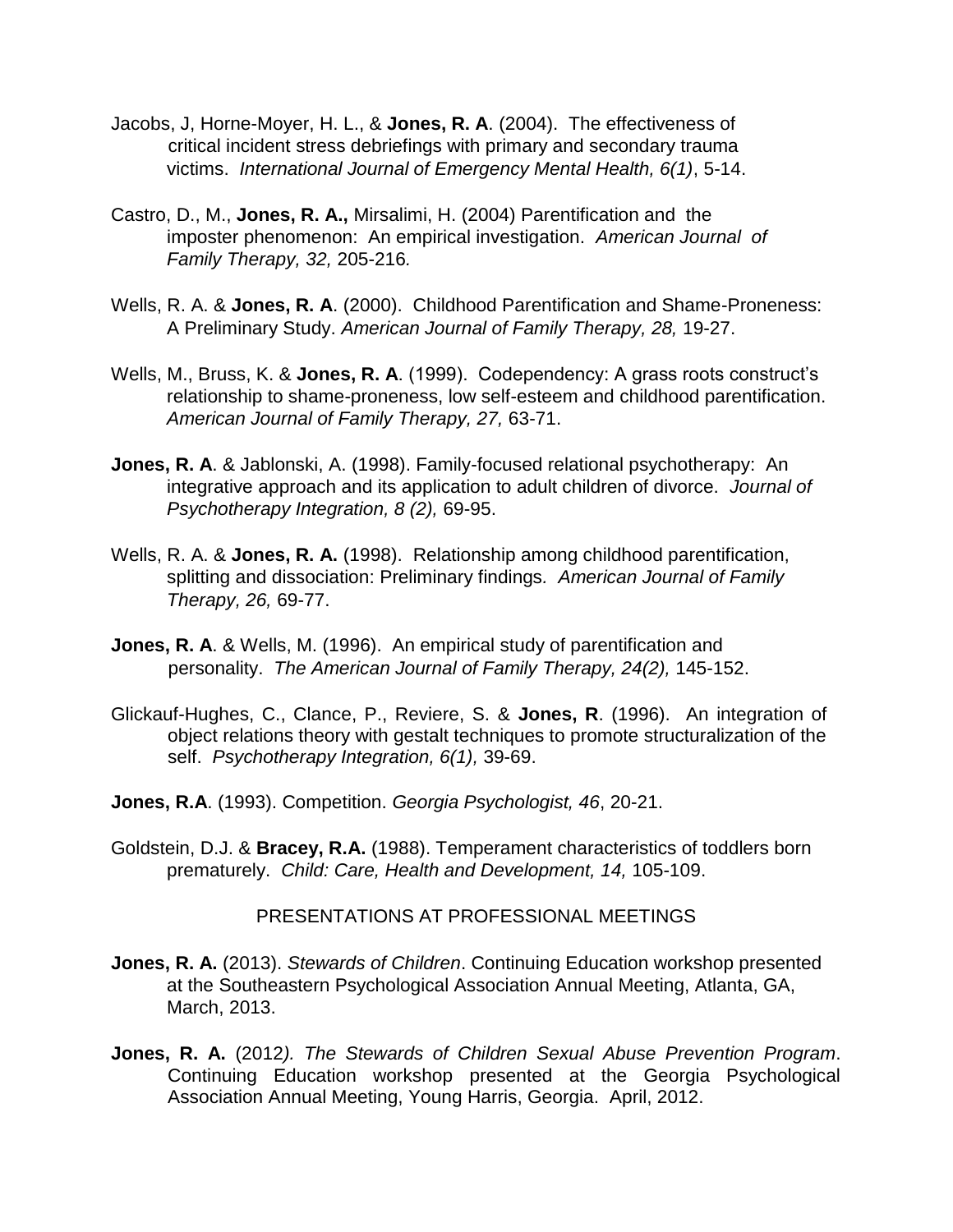- **Jones, R. A.** (2003). Empowering women in the classroom: The importance of attending to the "teaching alliance." In **Jones, R. A. (Chair)** *Empowering Student Learning Inside and Outside the Psychology Classroom*. Symposium presented at the Southeastern Psychological Association 49<sup>th</sup> Annual Meeting, New Orleans, Louisiana, March, 2003
- **Jones R. A.** (2002). Using structure and independent evaluation to facilitate small group interaction. In Webb, D. (Chair). *Facilitating Small Group Interaction in Collaborative Learning Projects*. Symposium presented at the Southeastern Psychological Association 48th Annual Meeting, Orlando, Fl, March, 2002.
- **Jones, R. A.** (2001). Methods for improving group presentations. In Webb, D. E. (Chair) *Maximizing Student Participation in Class Discussion and Group Projects.* Symposium presented at the Southeastern Psychological Association 47<sup>th</sup> Annual Meeting, Atlanta, Georgia. March, 2001.
- **Jones, R. A.** (2000). Techniques for improving class discussion and student presentations. In Webb, D. E. (Chair) *Dealing with Common Problems Encountered in Implementing Collaborative Learning*. Symposium presented at the American Psychological Association 108<sup>th</sup> Annual Meeting, Washington, D.C. August, 2000.
- **Jones, R. A.** (1999). Teaching psychology to women: Lessons for current and future instructors. In Jones, R. A. (Chair*), Teaching Psychology to Women: Lessons for Current and Future Instructors.* Symposium presented at the Southeastern Psychological Association 45<sup>th</sup> Annual Meeting, Savannah, Georgia. March, 1999.
- **Jones, R. A.** (1999). One program's approach to training students for the twenty-first century. In Bascuas, J. W. (Chair) *Preparing for Clinical Practice in the Twenty-First Century.* Symposium presented at the Southeastern Psychological Association 45<sup>th</sup> Annual Meeting, Savannah, Georgia. March, 1999.
- **Jones, R. A.,** (1998). Teaching theory-based treatment planning. J. Bascuas (Chair), *Innovations in Clinical training: Preparing students to practice in the 21st Century: -- What faculty advisors and students need to know.* Symposium presented at the Eastern Psychological Association Annual Meeting, Boston. February, 1998.
- **Jones, R. A.** (1997). *Psychotherapy with adult children of divorce: Integrating psychodynamic, family systems and experiential Work*. CEU Workshop presented at the Georgia Psychological Association Annual Meeting, Atlanta, Georgia. April, 1997.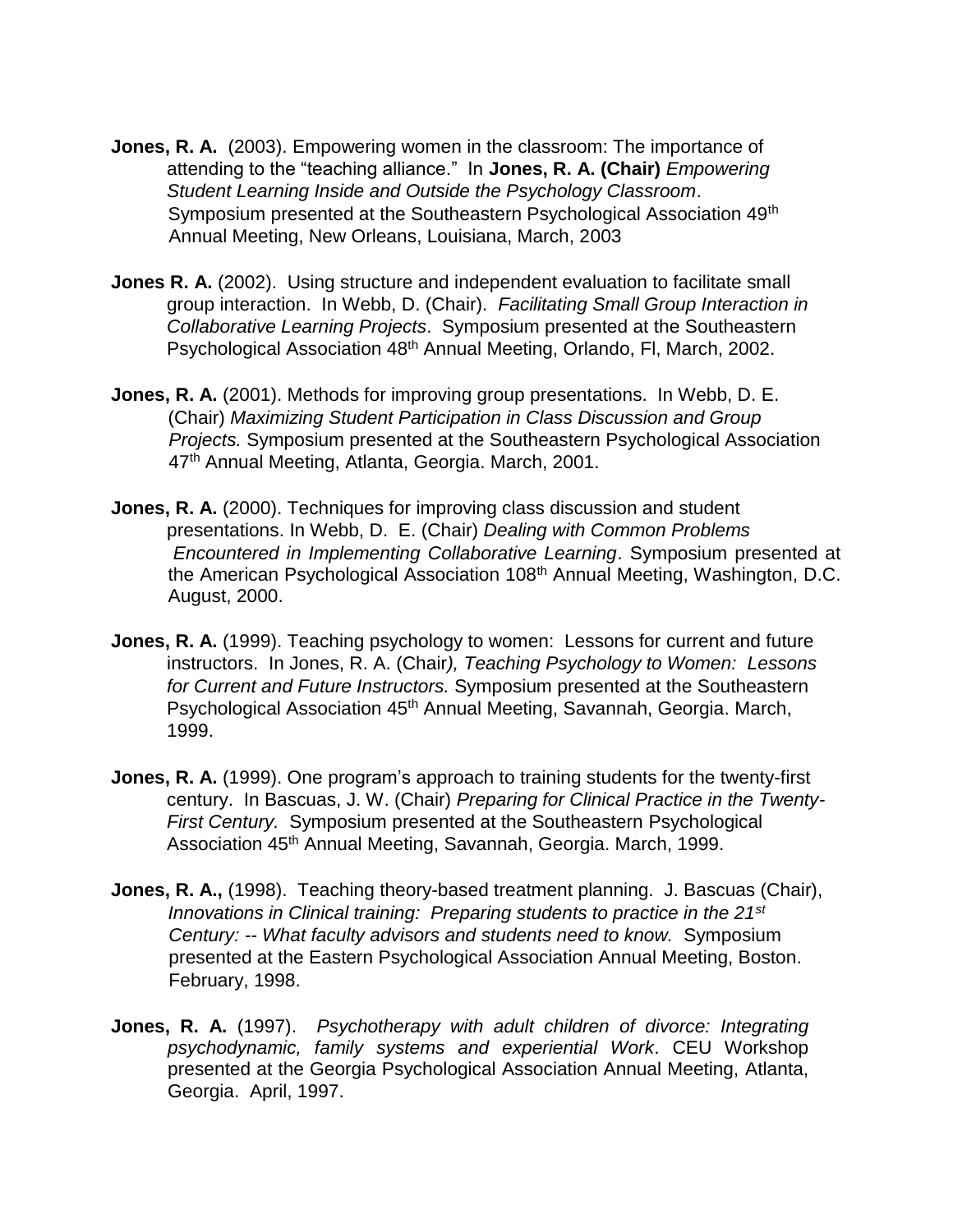## PUBLICATIONS IN ASSOCIATION NEWSLETTERS

**Jones, R.A.** (1993). Getting the bubble on the inside. *Georgia Psychological Association Division F Newsletter,* Fall.

## CONTINUING EDUCATION WORKSHOPS

- **Jones, R. A.** (2012, 2013, 2014, 2015). *The Stewards of Children Sexual Abuse Prevention Program*. 3 Hour Continuing Education Workshops presented to students, candidates and alumni of Georgia School of Professional Psychology. Workshops presented as part of a series of trainings offered to Argosy students, staff, faculty, alumni, and candidates for admission funded by Argosy University. Proposal for funding accepted March, 2012 for training 200 participants by 2 faculty members (pro bono). CEUs provided to social workers and licensed professional counselors through Georgia Center for Child Advocacy.
- **Jones, R. A. (2013, March)** The Stewards of Children Sexual Abuse Prevention program, from Darkness to Light (D2L.org). Invited Continuing Education Workshop (Co-Sponsored by Georgia Psychological Association) presented at The Kennesaw University Counseling and Psychological Services Breakfast and Learn Workshop, Kennesaw, GA.
- **Jones, R. A**. & Berger, N. (2012, October). Evidence-based Child Sexual Abuse Prevention: Darkness to Light Stewards of Children Facilitator Training. Six Hour Continuing Education Workshop (Co-sponsored by Georgia Psychological Association) presented at the Georgia School of Professional Psychology, Atlanta, GA.
- **Jones, R. A.** (1999). *Empowering clients to fight problems: Narrative therapy in individual psychotherapy.* CEU Workshop presented to the staff and trainees of the Georgia Institute of Technology Counseling Center (Co-Sponsored by the Georgia Psychological Association). February, 1999.
- **Jones, R. A.** (1998). Stuck *in the Middle: The Divorce Experience Through the Eyes of the Grown-up Child.* Invited CEU workshop presented through the Minnesota School of Professional Psychology (Co-Sponsored by Minnesota Psychological Association). May, 1998.
- **Jones, R. A.** (1998). *Counseling college students with divorced parents: Suggestions from the research.* Continuing Education Workshop presented to the staff and trainees of the Georgia Institute of Technology Counseling Center (Co-Sponsored by the Georgia Psychological Association). Atlanta, Georgia. February, 1998.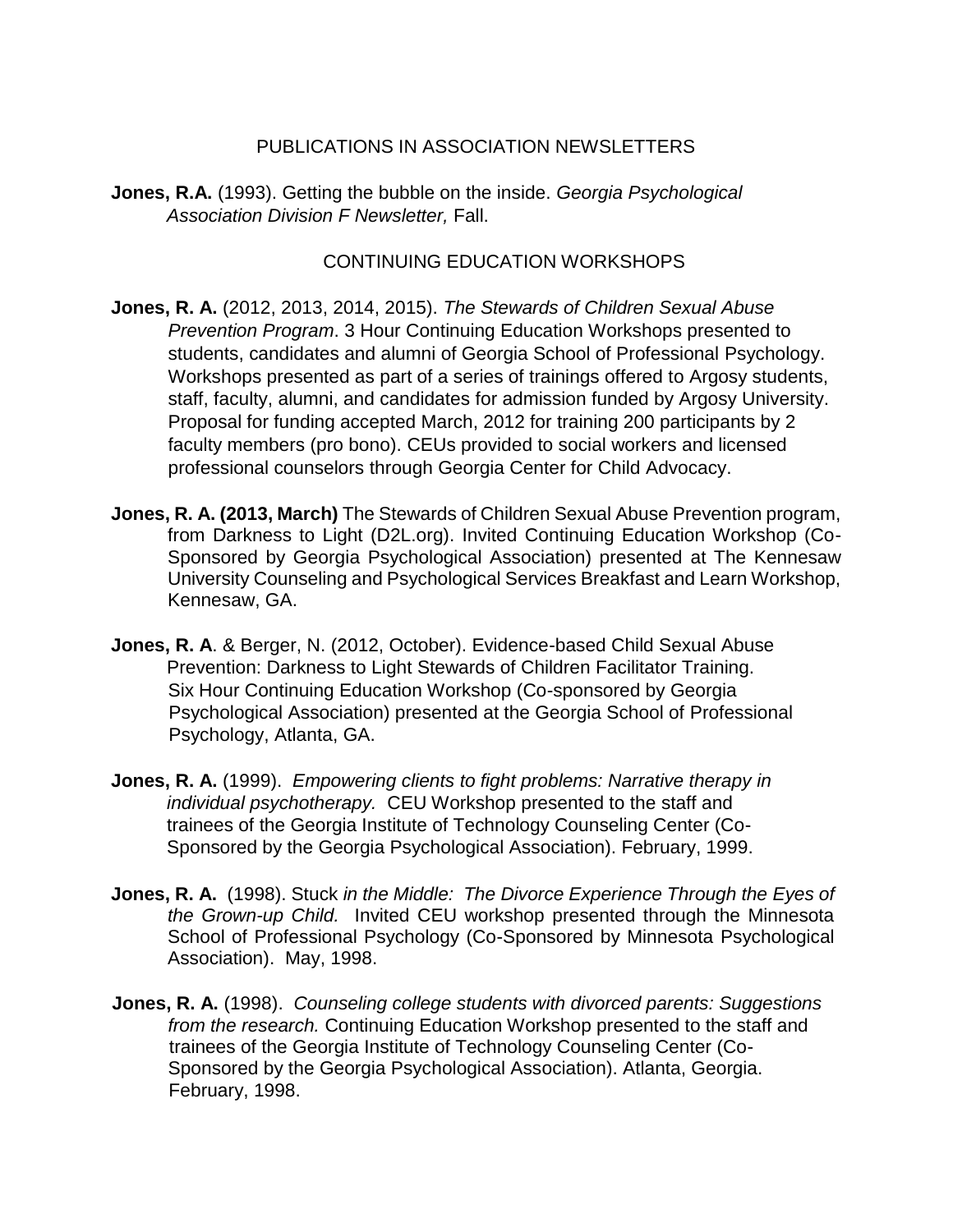#### INVITED PRESENTATIONS/COLLOQUIA

- Zaorski, D., Hill, F., & **Jones, R.** (2013). *Introduction to the DSM-5 for Clinical Psychology Students*. Colloquium presented to the Georgia School of Professional Psychology, Fall, 2013.
- **Jones, R. A.** & Mirsalimi, H. (2011, 2008, 2006,). *How to write a Clinical Research Project.* Colloquium presented to the Georgia School of Professional Psychology, Spring, 2006.
- **Jones, R. A.** (2007) *Psy.D. and Ph.D. Training in Clinical Psychology: Admissions Criteria, Research Requirements and Clinical Experience*. Presented to the Psychology Club, College of Charleston, March 16, 2007.
- Hobbs, S**., Jones, R.A.,** & Mirsalimi, H. (2004). *APA Style: How to Write a Clinical Research Project*. Colloquium presented to the Georgia School of Professional Psychology, Spring, 2004.
- **Jones, R. A.** (2004). *Understanding Vicarious Traumatization*. Invited presentation to the staff and practicum students at the Georgia Center for Children, Dekalb County, April 4, 2004
- **Jones, R. A.** (2001). *Graduate Training in Clinical Psychology*. Invited presentation to the psychology club at the College of Charleston, November, 2001.
- **Jones, R. A.** (2001). *Psychotherapy with Adult Children of Divorce.* Presented to Pine River Psychotherapy Associates, Inc. (Co-Sponsored by the Georgia Psychological Association). Atlanta, Georgia. April 2001.
- **Jones, R. A.** (1998). *Considering Graduate Training in Clinical Psychology? What Undergraduates Should Know about the Psy.D.* Invited presentation to the Psychology Club at Georgia Southern University. May, 1998.
- **Jones, R. A.** (1998). Psychotherapy *with young adult children of divorce: An integrated model.* Colloquium presented to the Georgia School of Professional Psychology, Atlanta, GA. March, 1998.
- **Jones, R. A.** (1995). *Professional Development -- Internship and Beyond.* Invited presentation to pre-doctoral interns, Emory University Counseling Center.

.

**Jones, R. A.** (1995). *Family genograms in individual assessment*. Invited presentation to pre-doctoral interns, Georgia State Counseling Center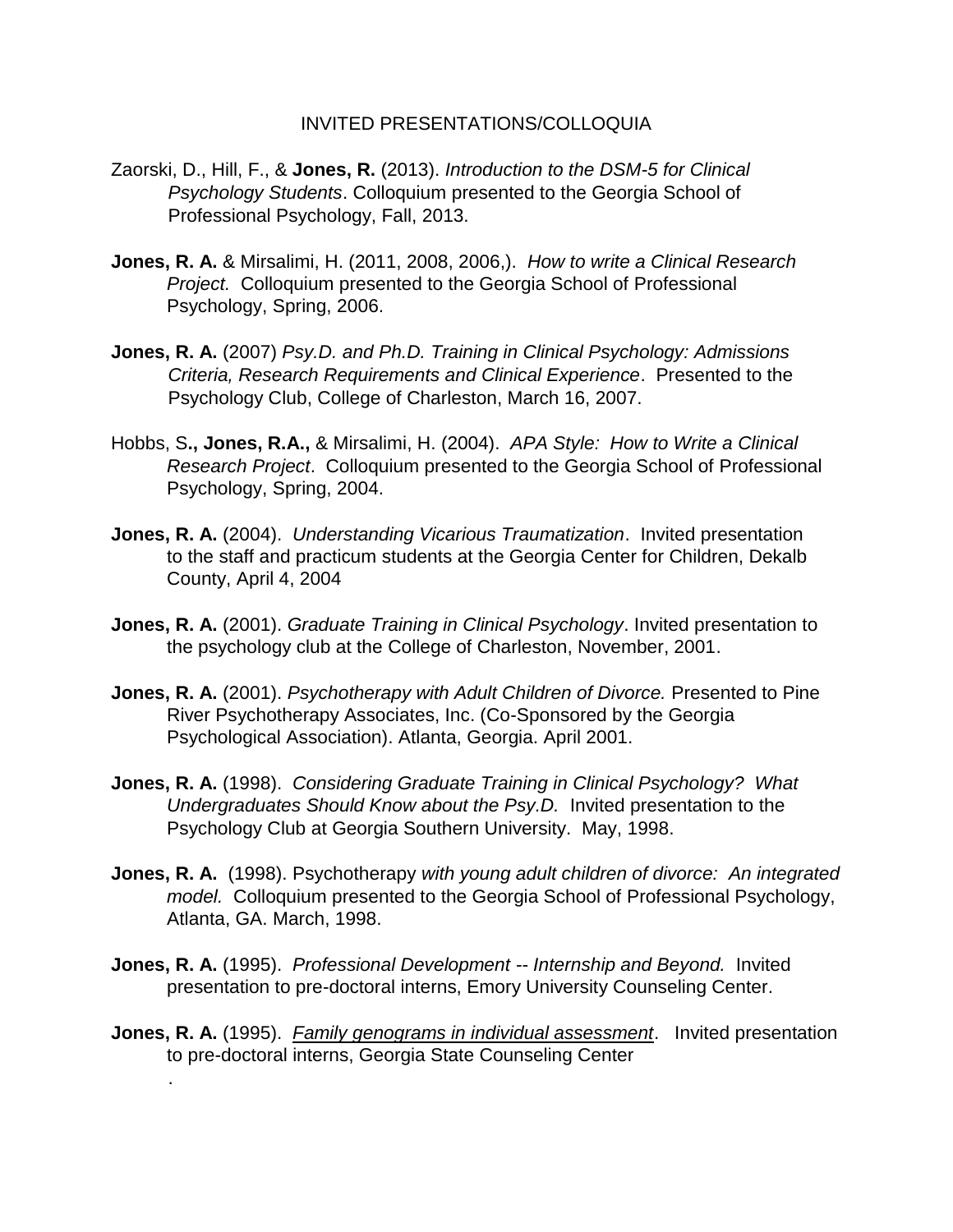#### BOOK REVIEWS

- Ketisch, T. J. & **Jones, R. A.** (2013). Book Review of Wolraich, M. L. & DuPaul, G. J. (2010). *ADHD Diagnosis & Management.* Baltimore, Maryland: Paul H. Brookes Publishing Co. Review published in press in *American Journal of Family Therapy.*
- **Jones, R. A**. (2007). Book Review of The Arbinger Institute (2006). *The Anatomy of Peace: Resolving the Heart of Conflict*. San Francisco: Barrett-Koehler Publishers, Inc. Review published in *American Journal of Family Therapy, 35(4*), 382-384.

BOARD MEMBERSHIPS/PROFESSIONAL SERVICE

| September, 2011-<br>Present           | Authorized Facilitator, Darkness to Light Stewards of Children<br>Sexual Abuse Prevention Program (D2L.org)            |
|---------------------------------------|------------------------------------------------------------------------------------------------------------------------|
| 2009-present                          | Georgia Psychological Association Disaster Response Advisory<br>Council                                                |
| 2013-present                          | Georgia Psychological Association Pro Bono Advisory Council                                                            |
| 2018-2020<br>2011, 2012<br>1993, 1995 | Georgia Psychological Association's<br><b>Annual Meeting Committees</b>                                                |
| 2011                                  | Volunteer, Georgia Psychological Association 9/11 Anniversary<br>Disaster Response Network Call in Support Services    |
| 2005                                  | Volunteer, American Red Cross Mental Health Service<br>2005 Hurricane Season Relief Efforts (Katrina), Atlanta, GA     |
| 1997-1999                             | Board Member, Georgia Psychological Association, Division F-<br>Women Psychologists, Public Information Representative |
| 1995-1997                             | Member, Georgia Psychological Association<br><b>Prescription Privileges Task Force</b>                                 |
| 2019<br>1994-1997                     | Member, Georgia Psychological Association, Continuing Education<br>Committee                                           |
| 1994                                  | Volunteer, American Red Cross Mental Health Service Tropical<br>Storm Alberto -- DR 444, Summer, 1994                  |